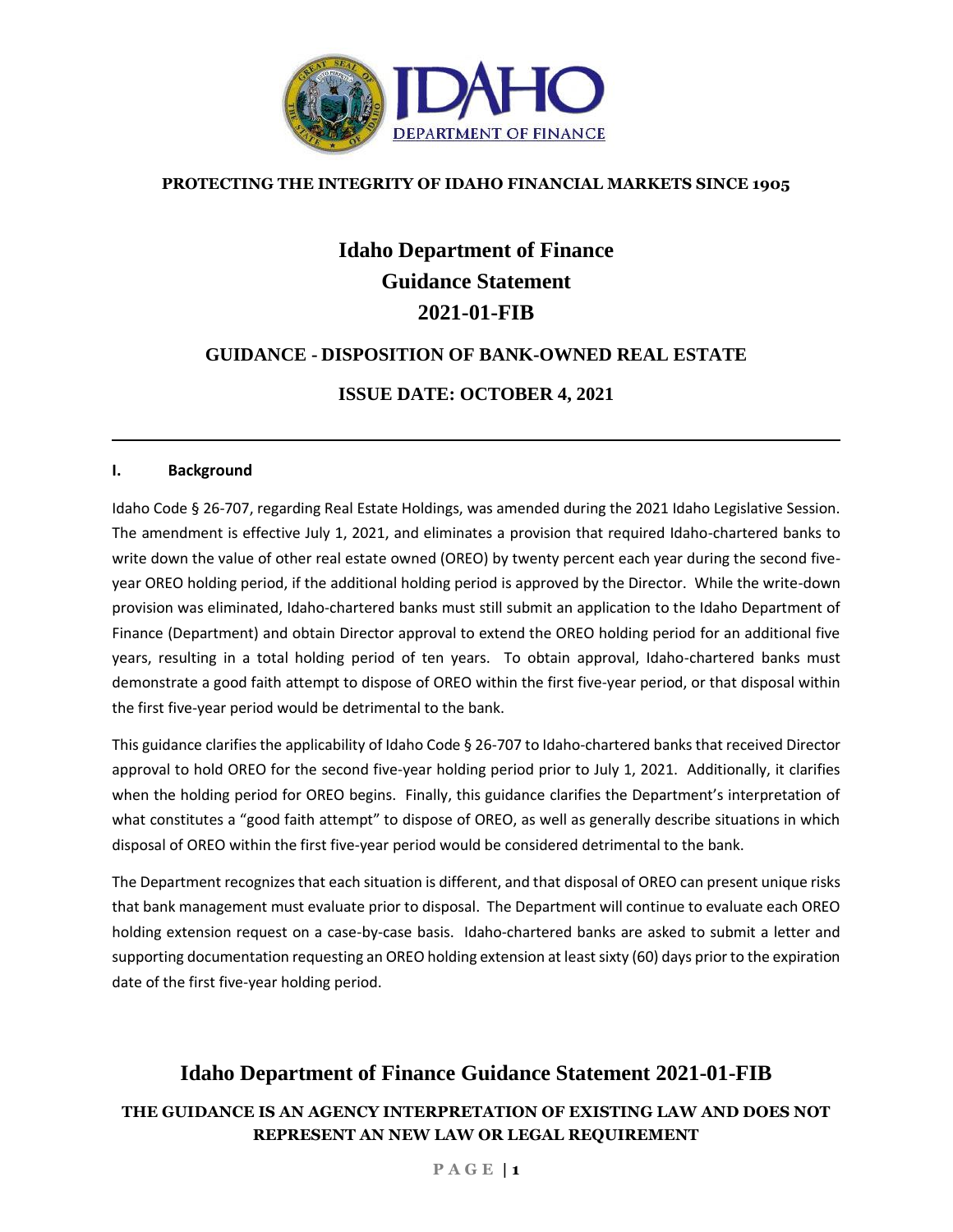

### **PROTECTING THE INTEGRITY OF IDAHO FINANCIAL MARKETS SINCE 1905**

#### **II. Applicability**

Idaho-chartered banks that received Director approval prior to July 1, 2021, to extend the holding period of OREO for an additional five years do not have to act for the amendment to be applicable to those properties. No further write-downs are required for the remaining holding period, with the expectation that OREO is disposed by the end of the second five-year holding period, or otherwise written-off. It is not appropriate to reverse any prior write-downs applied to these properties.

#### **III. Holding Period**

The holding period begins on the date that ownership of the property is originally transferred to the bank, including as a result of a merger with or acquisition of another organization holding OREO.

As part of the foreclosure process, certain states have a mandatory period following a foreclosure sale during which the borrower can redeem its interest in the property by satisfying the debt. During this redemption period, the borrower generally has the right to occupy the property, thereby maintaining physical possession of the collateral. Foreclosed real estate should be accounted for as OREO pursuant to Generally Accepted Accounting Principles (GAAP) and Call Report Instructions without regard to any state redemption statutes. The five-year holding period does not, however, begin until the end of the redemption period, assuming the borrower does not redeem the property through payment in full

#### **IV. Good Faith Attempt**

The Department considers that a bank has made a good faith attempt to dispose of OREO during the first fiveyear period if the bank can demonstrate that the property has been, and is at the time the extension application is received by the Department, actively listed at a reasonable asking price. A property is actively listed when a listing agreement exists between the bank and a listing agent, and the property can be found in readily available online sources that list real estate for sale. The Department expects asking prices to be reasonable and in-line with the value derived by the most recent market evaluation or appraisal performed on the real estate at the time the listing price is established.

While institutions may list OREO for more than market value, these instances should be rare. The Department will heavily scrutinize instances in which offers above market value have been received but not accepted by the bank. Asking prices that are above market value are generally considered to be not reasonable unless extenuating circumstances exist, and the bank can adequately support the reason for the elevated asking price.

## **Idaho Department of Finance Guidance Statement 2021-01-FIB**

## **THE GUIDANCE IS AN AGENCY INTERPRETATION OF EXISTING LAW AND DOES NOT REPRESENT AN NEW LAW OR LEGAL REQUIREMENT**